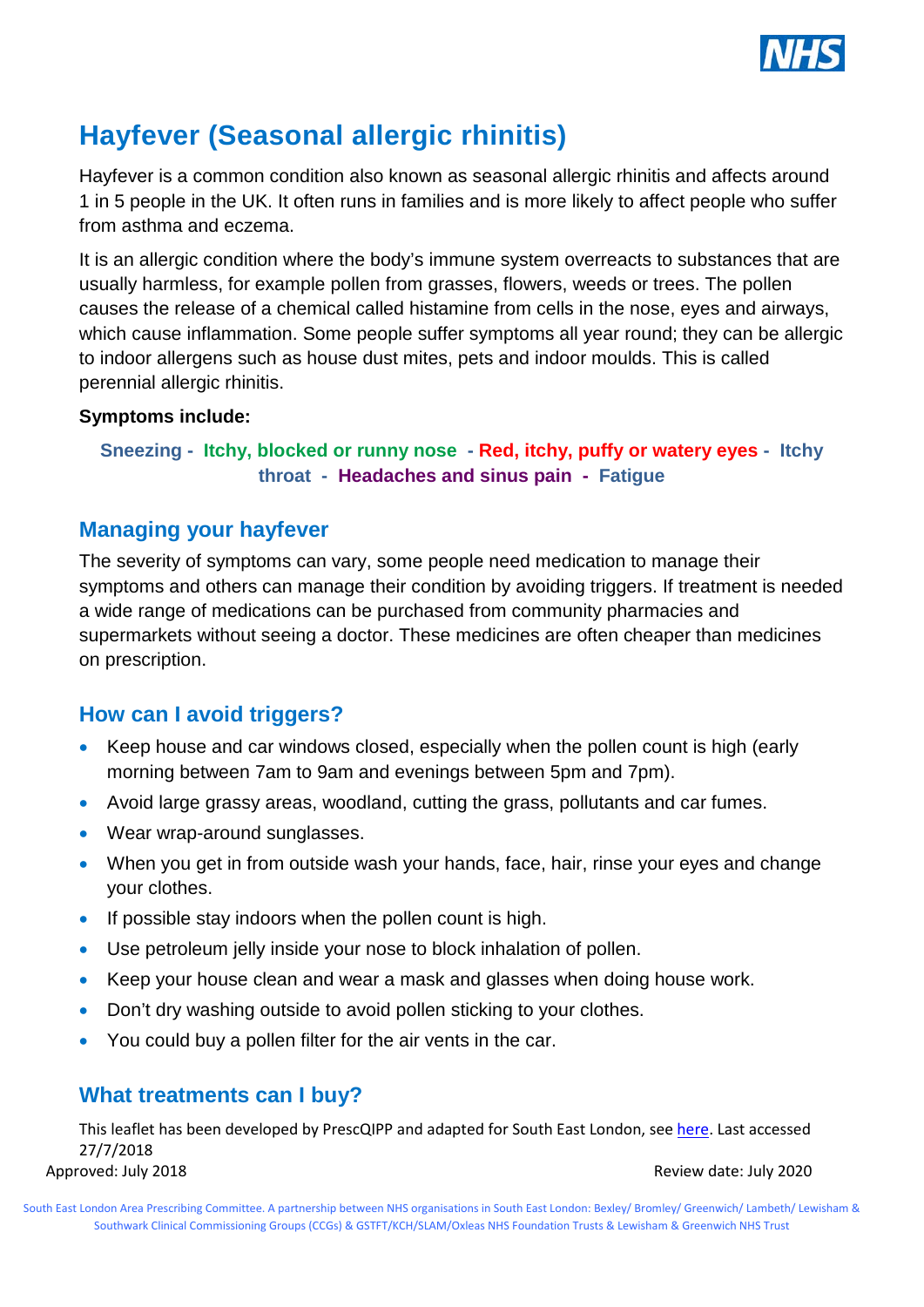

Speak to a local pharmacist to get advice on the best treatment for your symptoms and always read the patient information leaflet that is included with the medicine.

## **Examples of products available to buy include:**

| <b>Antihistamine tablets</b><br>and syrup<br>Generally effective at<br>controlling symptoms of<br>hayfever.                                  | Antihistimines are more effective if they are taken before<br>symptoms start rather than after. Some older antihistamine<br>tablets such as chlorphenamine can cause drowsiness.<br>Newer antihistamines are unlikely to cause drowsiness and<br>include cetirizine, loratadine, and acrivastine. If you drive or<br>operate machinery ask the community pharmacist which tablets<br>would be best for you.                                                                                                                                                                                                                                                      |
|----------------------------------------------------------------------------------------------------------------------------------------------|------------------------------------------------------------------------------------------------------------------------------------------------------------------------------------------------------------------------------------------------------------------------------------------------------------------------------------------------------------------------------------------------------------------------------------------------------------------------------------------------------------------------------------------------------------------------------------------------------------------------------------------------------------------|
| <b>Nasal sprays</b><br>Useful if you suffer nasal<br>symptoms and can be<br>used instead of, or in<br>addition to, antihistamine<br>tablets. | Steroid nasal sprays suppress the allergic reaction and<br>inflammation of hayfever and take about 3 days to work. They<br>are best started before the hayfever season begins and<br>used throughout the season even if your symptoms have<br>improved.<br>Antihistamine nasal sprays can be useful for people who have<br>symptoms now and again.<br>Nasal decongestant sprays are useful if you suffer from a<br>blocked nose, however they can only be used for 7 days as<br>longer use can cause rebound congestion and block your nose<br>up again. You may find inhalants (eucalyptus, menthol and<br>Olbas Oil) helpful to ease blocked and stuffy noses. |
| Eye drops                                                                                                                                    | If your eye symptoms are not controlled by oral antihistamines,<br>eye drops containing sodium cromoglicate or lodoxamide may<br>be useful.<br>If you wear contact lenses you should check with a community<br>pharmacist or your optician before using eye drops.                                                                                                                                                                                                                                                                                                                                                                                               |
| <b>Other useful treatments</b>                                                                                                               | Simple pain relief (e.g. paracetamol or ibuprofen) can help with<br>headaches and sinus pain. Throat lozenges can help ease tickly<br>throats and palates. Decongestant tablets should relieve<br>blocked noses.                                                                                                                                                                                                                                                                                                                                                                                                                                                 |

#### **When should I see a GP?**

- If you are experiencing wheezing, breathlessness or tightness in the chest.
- If you are pregnant or breastfeeding.
- If your symptoms are not relieved by over the counter treatments in combination with measures to reduce your exposure to pollen.

This leaflet has been developed by PrescQIPP and adapted for South East London, see [here.](https://www.prescqipp.info/component/jdownloads/send/143-self-care-hayfever/1750-bulletin-84-hayfever-pil-adaptable) Last accessed 27/7/2018 Approved: July 2018 **Approved: July 2020** 

South East London Area Prescribing Committee. A partnership between NHS organisations in South East London: Bexley/ Bromley/ Greenwich/ Lambeth/ Lewisham & Southwark Clinical Commissioning Groups (CCGs) & GSTFT/KCH/SLAM/Oxleas NHS Foundation Trusts & Lewisham & Greenwich NHS Trust